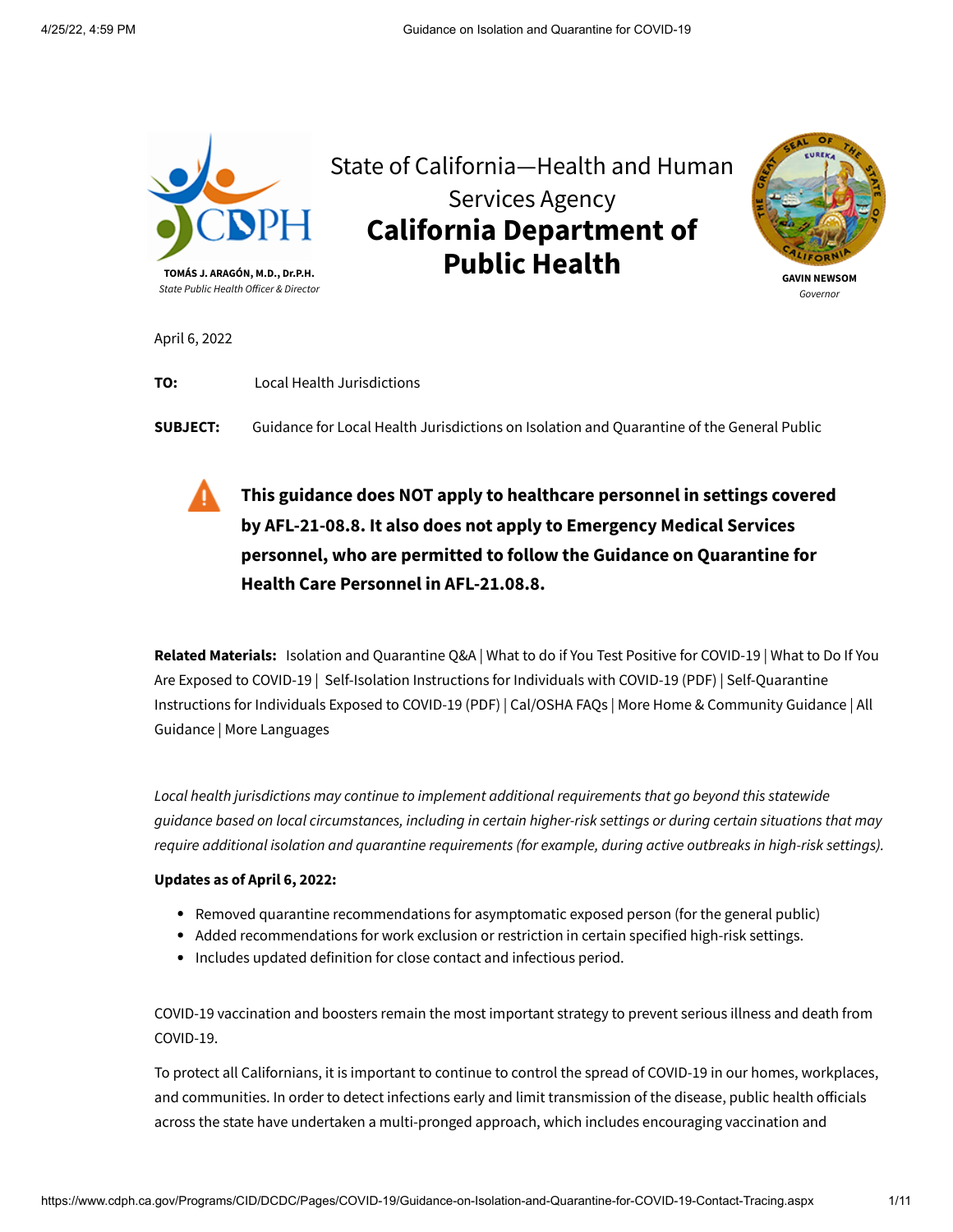#### 4/25/22, 4:59 PM Guidance on Isolation and Quarantine for COVID-19

boosters, offering and promoting testing and treatment, promoting public health practices like mask wearing, conducting case investigation and contact tracing in prioritized settings, and supporting recommended isolation of those infected and appropriate testing and masking of those exposed to COVID-19.

As the SARS-CoV-2 virus has evolved to have a shorter incubation period (e.g., average 2-3 days), usually by the time identified exposed contacts are notified, their incubation period is over and the most relevant time period for restricting movement by quarantine has passed. In addition, we are now transitioning to a phase in the pandemic where many in our communities have been vaccinated against and/or previously infected with SARS-CoV-2, the virus causing COVID-19; transmission is at lower levels than earlier this year during the surge caused by the Omicron variant; and effective vaccines and treatment options are available to reduce the severity of disease and resulting hospitalizations, deaths, and stress on our infrastructure and healthcare systems. Additionally, the financial, social and societal burden of having those exposed stay home is high, particularly for certain populations, including children and economically vulnerable communities.

This guidance provides a framework for the general public and local health jurisdictions (LHJs), related to both isolation and quarantine, as we move away from some more restrictive quarantine measures, while keeping in mind that the emergence of a more virulent variant or future surges of a new variant may prompt the need to reinstate these public health disease control & prevention measures.

On February 28, 2022, CDPH released a [statement](https://www.cdph.ca.gov/Programs/CID/DCDC/Pages/COVID-19/Case-Investigation-Contact-Tracing-Outbreak-Investigation-Priorities.aspx) supporting LHJs in shifting case investigation, contact tracing, and outbreak investigation priorities to focus on high-risk individuals or settings. CDC also issued [guidance](https://www.cdc.gov/coronavirus/2019-ncov/php/contact-tracing/contact-tracing-plan/prioritization.html) stating universal case investigation and contact tracing (CICT) were no longer recommended; instead, health departments should focus on CICT in specific settings and for groups at increased risk and promote proven prevention strategies to reduce COVID-19 community transmission.

As such, CDPH is updating recommendations for asymptomatic exposed individuals, while maintaining quarantine recommendations in specified **high-risk settings,** consistent with CDC recommendations (see Table 3). This allows us to continue protecting our most vulnerable populations and the workforce that delivers critical services in these settings. Recommendations related to isolation of individuals who have tested positive remain unchanged, along with the recommendation for individuals with COVID-19 symptoms to stay home until tested and receiving a negative result.

## **Workplace Settings**

In the workplace, employers are subject to the Cal/OSHA COVID-19 Prevention Emergency Temporary Standards (ETS) or in some workplaces the [Cal/OSHA Aerosol Transmissible Diseases \(ATD\) Standard \(PDF\), and should](https://www.dir.ca.gov/dosh/coronavirus/ETS.html) consult those regulations for additional applicable requirements. Additional information about how CDPH isolation and quarantine guidance affects ETS-covered workplaces may be found in [Cal/OSHA FAQs.](https://www.dir.ca.gov/dosh/coronavirus/COVID19FAQs.html#iso)

## **Work Exclusion:**

Prevents a person from working as an employee or entering a specific work facility.

## **Work Restriction:**

Prevents a person from working as an employee performing certain types of work (e.g., direct contact with clients or others), or restriction from contact with specific populations.

## **Isolation and Quarantine**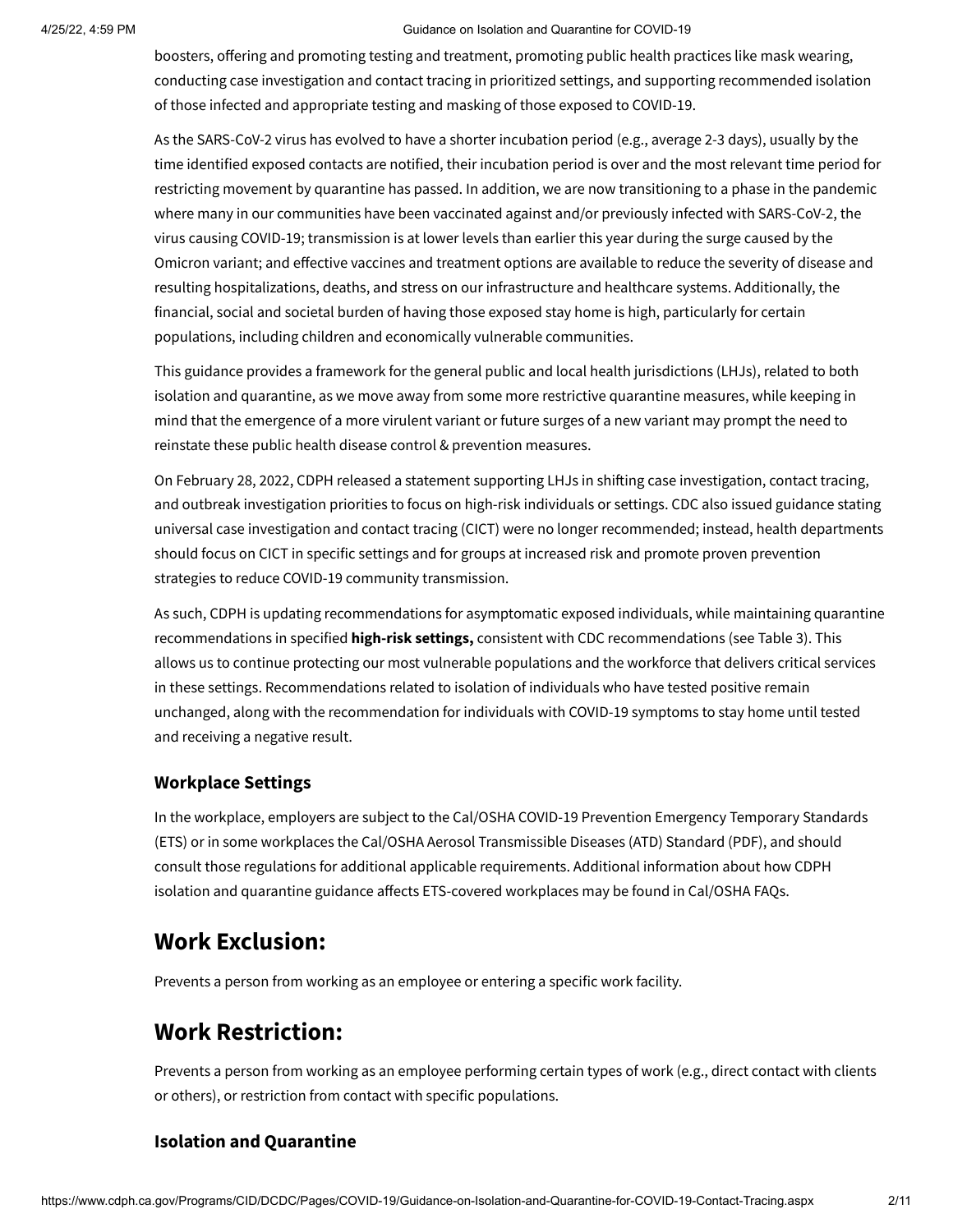## **Isolation:**

Separates those infected with a contagious disease from people who are not infected.

# **Quarantine:**

Restricts the movement of persons who were exposed to a contagious disease in case they become infected.

# **Close Contact:**

Someone sharing the same indoor airspace, e.g., home, clinic waiting room, airplane etc., for a cumulative total of 15 minutes or more over a 24-hour period (for example, three individual 5-minute exposures for a total of 15 minutes) during an infected person's (laboratory-confirmed or a [clinical diagnosis\)](https://ndc.services.cdc.gov/case-definitions/coronavirus-disease-2019-2021/) infectious period.

# **High-Risk Contact:**

Someone who may experience severe illness if they become infected with COVID-19 or for whom the transmission potential is high (high intensity/duration of indoor exposure). Examples of high-risk contacts include: immunocompromised persons and household contacts of cases.

# **Infectious Period:**

- For symptomatic infected persons, 2 days before the infected person had any symptoms through Day 10 after symptoms first appeared (or through Day 5 if testing negative on Day 5 or later), and 24 hours have passed with no fever, without the use of fever-reducing medications, and symptoms have improved, OR
- For asymptomatic infected persons, 2 days before the positive specimen collection date through Day 10 after positive specimen collection date (or through Day 5 if testing negative on Day 5 or later) after specimen collection date for their first positive COVID-19 test.

For the purposes of identifying close contacts and exposures, infected persons who test negative on or after Day 5 and end isolation, in accordance with this guidance, are no longer considered to be within their infectious period. Such persons should continue to follow CDPH isolation recommendations, including wearing a well-fitting face mask through Day 10.

## **Isolation and Quarantine Recommendations for the General Public**

# **All persons with COVID-19 symptoms, regardless of vaccination status or previous infection, should:**

- Self-isolate and test as soon as possible to determine infection status. Knowing one is infected early during self-isolation enables (a) earlier access to treatment options, if indicated (especially for those that may be at risk for severe illness), and (b) notification of exposed persons (close contacts) who may also benefit by knowing if they are infected.
	- For symptomatic persons who have tested positive within the previous 90 days, using an antigen test is preferred.
- Remain in isolation while waiting for testing results. If not tested, they should continue isolating for 10 days after the day of symptom onset, and if they cannot isolate, should wear a well-fitting mask for 10 days.
- Consider continuing self-isolation and retesting in 1-2 days if testing negative with an antigen test, particularly if tested during the first 1-2 days of symptoms.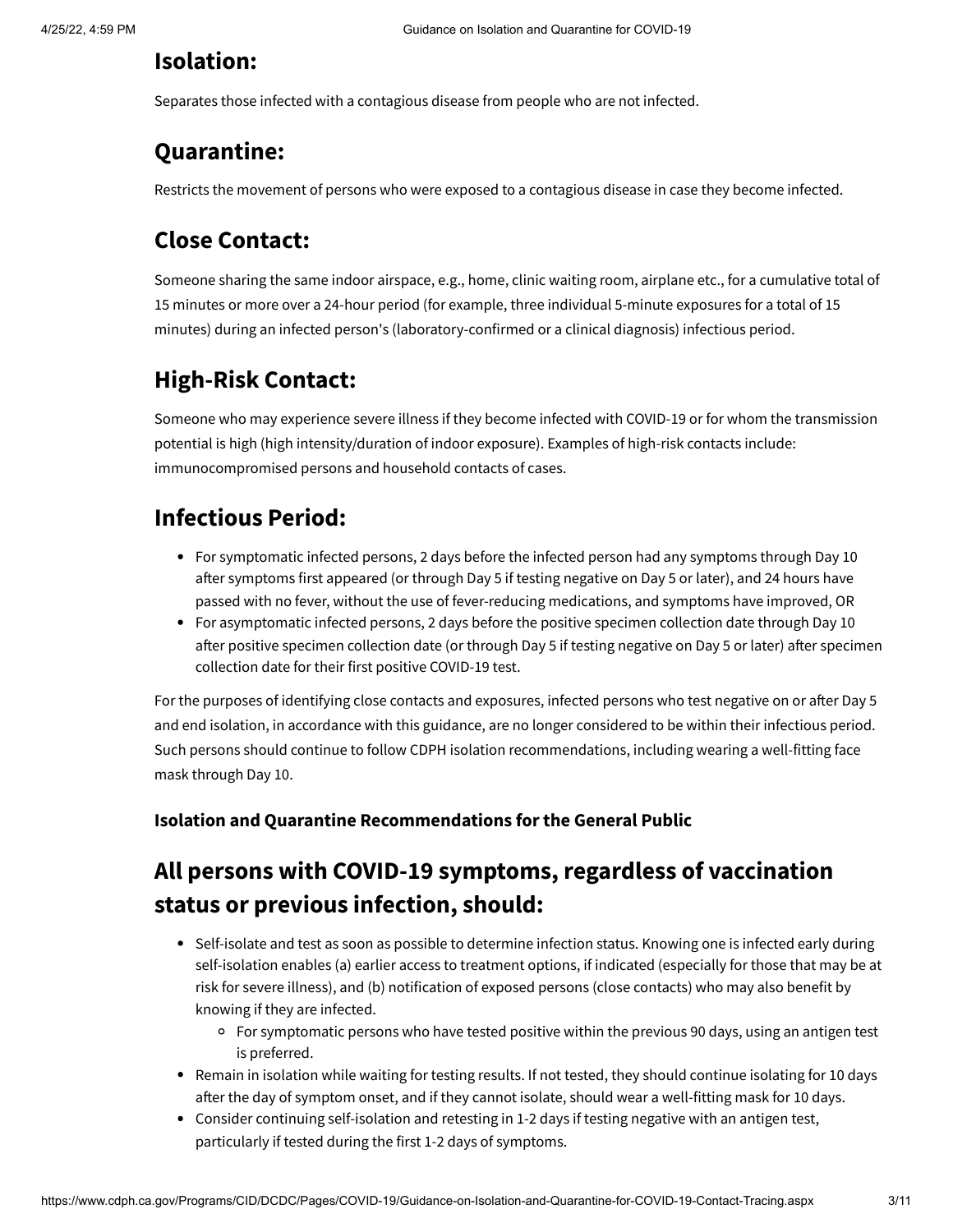Continue to self-isolate if test result is positive, follow recommended actions below (Table 1), and contact their healthcare provider about available treatments if symptoms are severe or they are at high risk for serious disease or if they have any questions concerning their care.

# **Table 1: Persons Who Should Isolate**

| <b>Persons Who Test Positive for COVID-19</b>                                          | <b>Recommended Actions</b>                                                                                                                                                                                                                                                                                                                                                                                                                                                                                                                                                                                                                                                                                                                                                                                                                                                                                                                                                                            |
|----------------------------------------------------------------------------------------|-------------------------------------------------------------------------------------------------------------------------------------------------------------------------------------------------------------------------------------------------------------------------------------------------------------------------------------------------------------------------------------------------------------------------------------------------------------------------------------------------------------------------------------------------------------------------------------------------------------------------------------------------------------------------------------------------------------------------------------------------------------------------------------------------------------------------------------------------------------------------------------------------------------------------------------------------------------------------------------------------------|
| Everyone, regardless of vaccination status, previous<br>infection or lack of symptoms. | <b>Stay home</b> (PDF) for at least 5 days after start of<br>symptoms (or after date of first positive test if no<br>symptoms).<br>Isolation can end after day 5 if symptoms are not<br>present or are resolving and a diagnostic<br>specimen* collected on Day 5 or later tests<br>negative.<br>If unable to test, choosing not to test, or testing<br>positive on Day 5 (or later), isolation can end<br>after Day 10 if fever-free for 24 hours without the<br>use of fever-reducing medications.<br>If fever is present, isolation should be continued<br>$\bullet$<br>until 24 hours after fever resolves.<br>If symptoms, other than fever, are not resolving,<br>continue to isolate until symptoms are resolving<br>or until after Day 10.<br>Per CDPH masking guidance, infected persons<br>should wear a well-fitting mask around others<br>for a total of 10 days, especially in indoor<br>settings (see masking section below for<br>additional information).<br>*Antigen test preferred. |

# <span id="page-3-0"></span>**Table 2: Close Contacts - General Public (No Quarantine)**

| Asymptomatic Persons Who are Exposed to | <b>Recommended Actions</b> |
|-----------------------------------------|----------------------------|
| Someone with COVID-19 (No Quarantine)   |                            |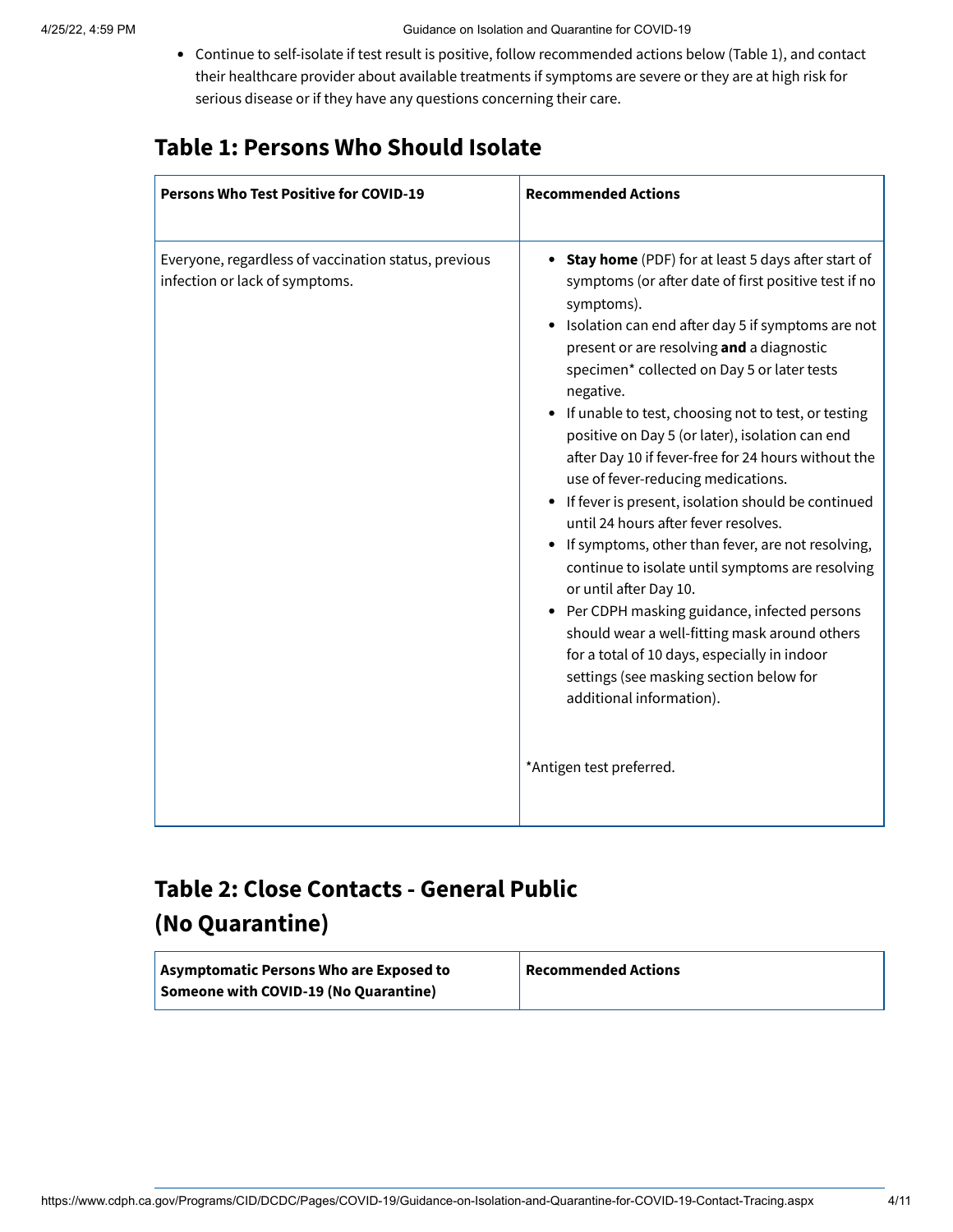| Everyone, regardless of vaccination status.<br>Persons infected within the prior 90 days do not need<br>to be tested, quarantined, or excluded from work<br>unless symptoms develop. | • Test within 3-5 days after last exposure.<br>• Per CDPH masking guidance, close contacts<br>should wear a well-fitting mask around others<br>for a total of 10 days, especially in indoor<br>settings and when near those at higher risk for<br>severe COVID-19 disease (see masking section<br>below for additional information).<br>• Strongly encouraged to get vaccinated or<br>boosted.<br>• If symptoms develop, test and stay home (see<br>earlier section on symptomatic persons), AND<br>• If test result is positive, follow isolation<br>recommendations above (Table 1). |
|--------------------------------------------------------------------------------------------------------------------------------------------------------------------------------------|----------------------------------------------------------------------------------------------------------------------------------------------------------------------------------------------------------------------------------------------------------------------------------------------------------------------------------------------------------------------------------------------------------------------------------------------------------------------------------------------------------------------------------------------------------------------------------------|

In some workplaces, employers are subject to the Cal/OSHA Aerosol Transmissible Diseases (ATD) Standard and should consult those regulations for additional applicable requirements

## **High Risk Exposures and Settings:**

## **High-Risk Exposures:**

Certain exposures may be deemed higher risk for transmission, such as with an intimate partner, in a household with longer periods of exposure, or while performing unmasked activities with increased exertion and/or voice projection or during prolonged close face-face contact (e,g., during contact sports like wrestling, during indoor group singing, during crowded events where cheering occurs like games, concerts or rallies, particularly if indoors). In such cases, exposed persons should be extra vigilant in undertaking recommended mitigation measures.

Similarly, if the close contact is more likely to become infected due to being unvaccinated, immunocompromised, or if they are more likely to transmit the virus to those who are at higher risk for severe COVID-19, they should also take greater care in following recommendations to limit spreading the virus to others during the 10 days following their exposure. These close contacts should get tested, and may consider quarantining or self-limiting their exposure to others, and are strongly recommended to follow the testing and mitigation measures outlined in this guidance.

# **High-Risk Settings[\\*\\*](#page-5-0):**

A high-risk setting is one in which transmission risk is high (e.g., setting with a large number of persons who may not receive the full protection from vaccination due to co-existing medical conditions), and populations served are at risk of more serious COVID-19 disease consequences including hospitalization, severe illness, and death. As such, CDPH is recommending the following work exclusions for staff working in these settings to protect the populations served, and maintaining quarantine recommendations for patients, residents and clients served in these settings, consistent with CDC recommendations.

# **Table 3: Close Contacts - Specified High-Risk Settings[\\*\\*](#page-5-0) (Work exclusion and quarantine)**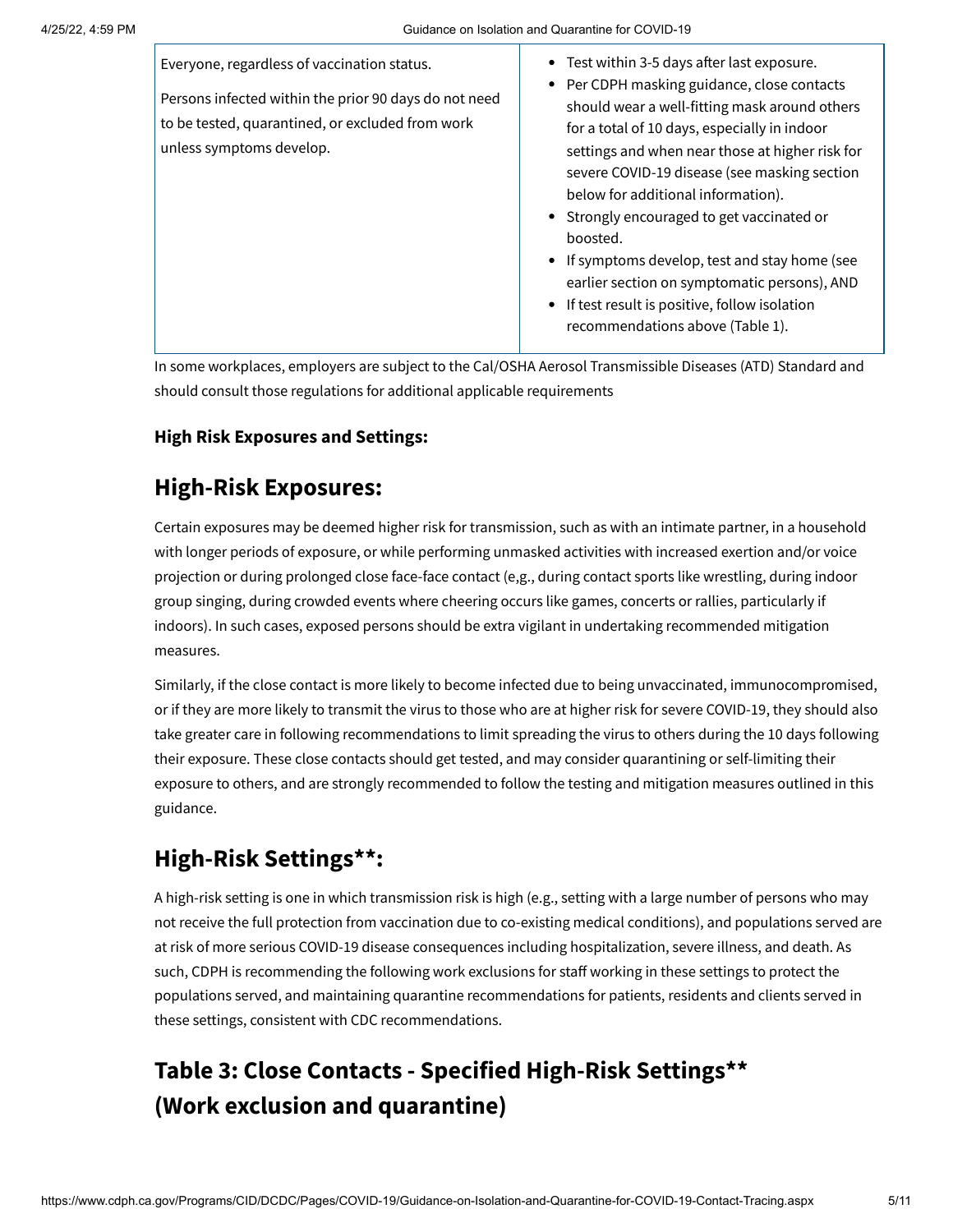| Persons Who are Exposed to Someone with COVID-<br>19 (Work exclusion and quarantine)                               | <b>Recommended Actions</b>                                                                                                                                                                                                                                                                                                                                                                                                                                                                                                                                                                                                                                                                                                                                                                                                                                                                                                                                                                                                                                                                                                                                                                                                                                                                                                                                                                                                                                                                                                     |
|--------------------------------------------------------------------------------------------------------------------|--------------------------------------------------------------------------------------------------------------------------------------------------------------------------------------------------------------------------------------------------------------------------------------------------------------------------------------------------------------------------------------------------------------------------------------------------------------------------------------------------------------------------------------------------------------------------------------------------------------------------------------------------------------------------------------------------------------------------------------------------------------------------------------------------------------------------------------------------------------------------------------------------------------------------------------------------------------------------------------------------------------------------------------------------------------------------------------------------------------------------------------------------------------------------------------------------------------------------------------------------------------------------------------------------------------------------------------------------------------------------------------------------------------------------------------------------------------------------------------------------------------------------------|
| Unvaccinated; OR<br>٠<br>Incompletely vaccinated; AND<br>Not infected with SARS-CoV-2 within the prior 90<br>days. | Recommendations for staff:<br>• Exclude from work for at least 5 days, after last<br>exposure.<br>• Work exclusion can end after Day 5 if symptoms<br>are not present and a diagnostic specimen<br>collected on Day 5 or later tests negative.<br>• If unable to test or choosing not to test, and<br>symptoms are not present, work exclusion can<br>end after day 10.<br>• Comply with CDPH masking guidance (i.e.,<br>universal masking and, in some cases, where<br>surgical masks or higher filtration respirators<br>may be required).<br>Strongly encouraged to get vaccinated or<br>boosted.<br>If symptoms develop, stay home and test as<br>soon as possible; AND<br>• If test result is positive, follow isolation<br>recommendations above (Table 1).<br>Recommendations for residents:<br>Quarantine for at least 5 days after last exposure.<br>Quarantine can end after Day 5 if symptoms are<br>not present and a diagnostic specimen collected<br>on Day 5 or later tests negative.<br>• If unable to test or choosing not to test, and<br>symptoms are not present, quarantine can end<br>after day 10.<br>• Comply with CDPH masking guidance (i.e.,<br>universal masking and, in some cases, where<br>surgical masks or higher filtration respirators<br>may be required).<br>Strongly encouraged to get vaccinated or<br>boosted.<br>If symptoms develop, stay home and test as<br>soon as possible; AND<br>If test result is positive, follow isolation<br>$\bullet$<br>recommendations above (Table 1). |

# <span id="page-5-0"></span>**\*\*High-Risk Settings include:**

- [Emergency shelters](https://www.cdc.gov/coronavirus/2019-ncov/php/eh-practitioners/general-population-disaster-shelters.html) and [cooling and heating centers](https://www.cdc.gov/coronavirus/2019-ncov/php/cooling-center.html)
- [Healthcare settings](https://www.cdc.gov/coronavirus/2019-ncov/hcp/infection-control-after-vaccination.html) (applies to all healthcare settings not covered by AFL 21.08.8).
- Local [correctional facilities and detention centers](https://www.cdc.gov/coronavirus/2019-ncov/community/correction-detention/guidance-correctional-detention.html)
- [Homeless shelters](https://www.cdc.gov/coronavirus/2019-ncov/community/homeless-shelters/plan-prepare-respond.html)
- [Long Term Care Settings & Adult and Senior Care Facilities](https://www.cdc.gov/coronavirus/2019-ncov/hcp/nursing-home-long-term-care.html)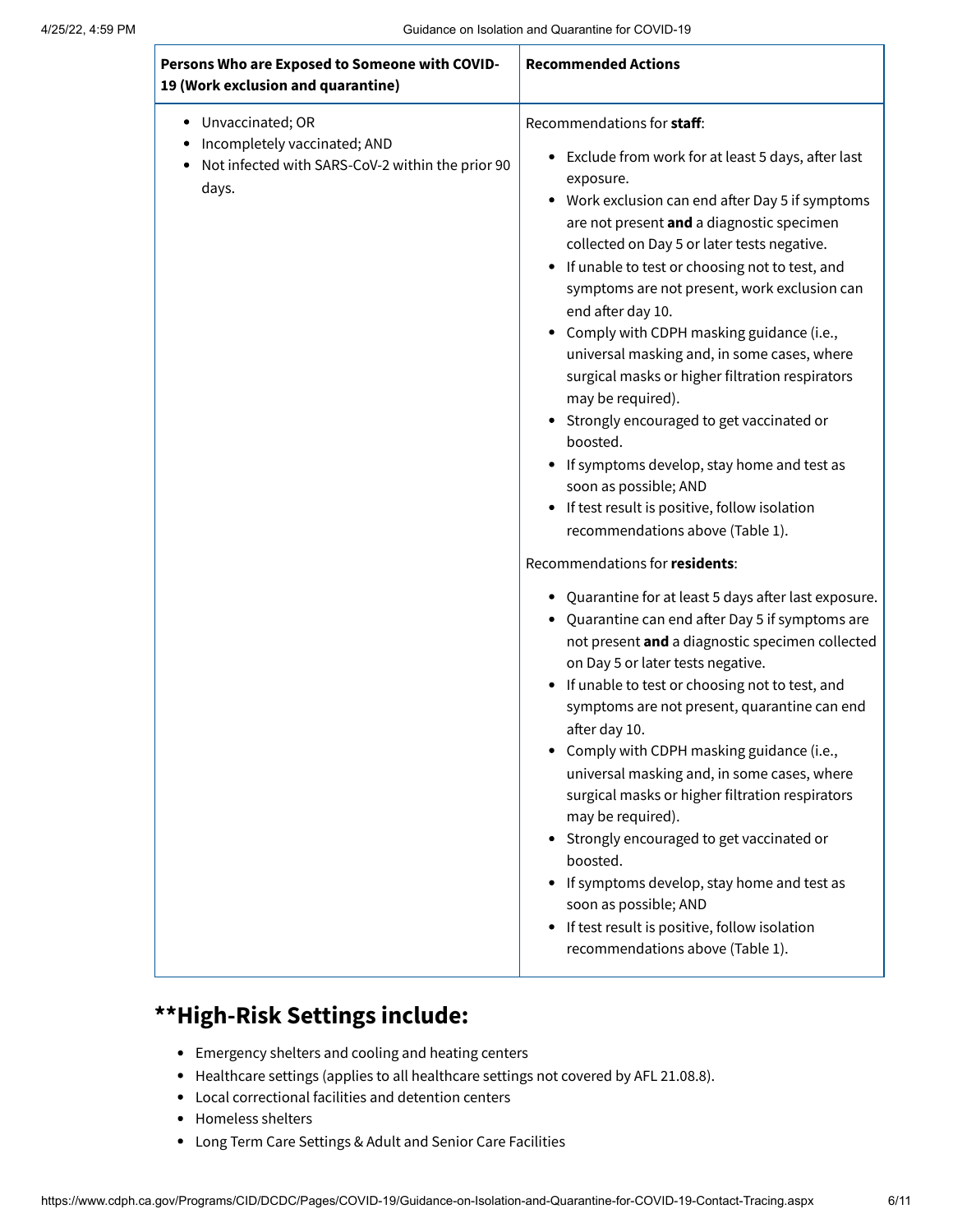#### 4/25/22, 4:59 PM Guidance on Isolation and Quarantine for COVID-19

CDPH recommends that while not excluded from work, vaccinated and boosted healthcare personnel working in high-risk settings test immediately upon notification of exposure, and at 3-5 days.

### **All close contacts, whether quarantined or not:**

Should consider **testing** as soon as possible to determine infection status and follow all isolation recommendations above if tested positive. Knowing one is infected early during quarantine enables (a) earlier access to treatment options, if indicated (especially for those that may be at risk for severe illness), and (b) notification of exposed persons (close contacts) who may also benefit by knowing if they are infected. If testing negative before Day 3, retest at least a day later, during the 3-5 day window following exposure.

### **Diagnostic Testing**

An antigen test, nucleic acid amplification test (NAAT) or LAMP test are acceptable; however, antigen testing is recommended for infected persons to end isolation, and for symptomatic exposed persons who were infected with SARS-CoV-2 within the prior 90 days. Use of Over-the-Counter tests are also acceptable to end isolation or quarantine.

### **Masking**

As noted above, infected persons should isolate for five days, and mask indoors and when around others during a full 10 days following symptom onset (or positive test if no symptoms). Exposed persons should mask for 10 days following an identified close contact to someone with COVID-19, especially high-risk contacts.

All persons wearing masks should optimize mask fit and filtration, ideally through use of a [respirator](https://www.cdc.gov/coronavirus/2019-ncov/prevent-getting-sick/types-of-masks.html) (N95, KN95, KF94) or surgical mask. See [Get the Most out of Masking](https://www.cdph.ca.gov/Programs/CID/DCDC/Pages/COVID-19/Get-the-Most-out-of-Masking.aspx) and [Masking Tips for Children](https://www.cdph.ca.gov/Programs/CID/DCDC/CDPH%20Document%20Library/COVID-19/masking%20for%20kids/masking-for-kids.pdf)(PDF) for more information.

### **Symptom Self-monitoring**

Symptom self-monitoring should include checking temperature twice a day and watching for fever, cough, shortness of breath, or any other [symptoms that can be attributed to COVID-19](https://www.cdc.gov/coronavirus/2019-ncov/symptoms-testing/symptoms.html) for 10 days following last date of exposure.

### **Schools and Child Care Programs**

[For isolation and quarantine considerations in K-12 school settings, see](https://testing.covid19.ca.gov/wp-content/uploads/sites/332/2021/07/School-Testing-Considerations.pdf) [CDPH K-12 Schools Guidance](https://www.cdph.ca.gov/Programs/CID/DCDC/Pages/COVID-19/K-12-Guidance-2021-22-School-Year.aspx) and CDPH K-12 testing strategies. For child care considerations, see [Guidance for Child Care Providers and Programs](https://www.cdph.ca.gov/Programs/CID/DCDC/Pages/COVID-19/Child-Care-Guidance.aspx).

### **Isolation and Quarantine at Home (Self-Isolation and Self-Quarantine)**

The following are [general steps](https://www.cdc.gov/coronavirus/2019-ncov/if-you-are-sick/steps-when-sick.html) for people suspected or confirmed to have COVID-19 who need to self-isolate and for those exposed to someone with COVID-19 who have been instructed to quarantine or wish to self-quarantine, to prevent spread to others in homes and communities. These steps should be conveyed via simple verbal and written instructions in the person's primary language:

- Stay at home except to get medical care.
- People who are self-quarantining should consider testing at least once during days 3-5 after last exposure to inform potential diagnosis and treatment.
- Separate yourself from other people in your home. Do not have any visitors.
- Wear a mask over your nose and mouth in indoor settings, including at home if other people are present, especially if you are immunocompromised, unvaccinated, booster-eligible but have not yet received your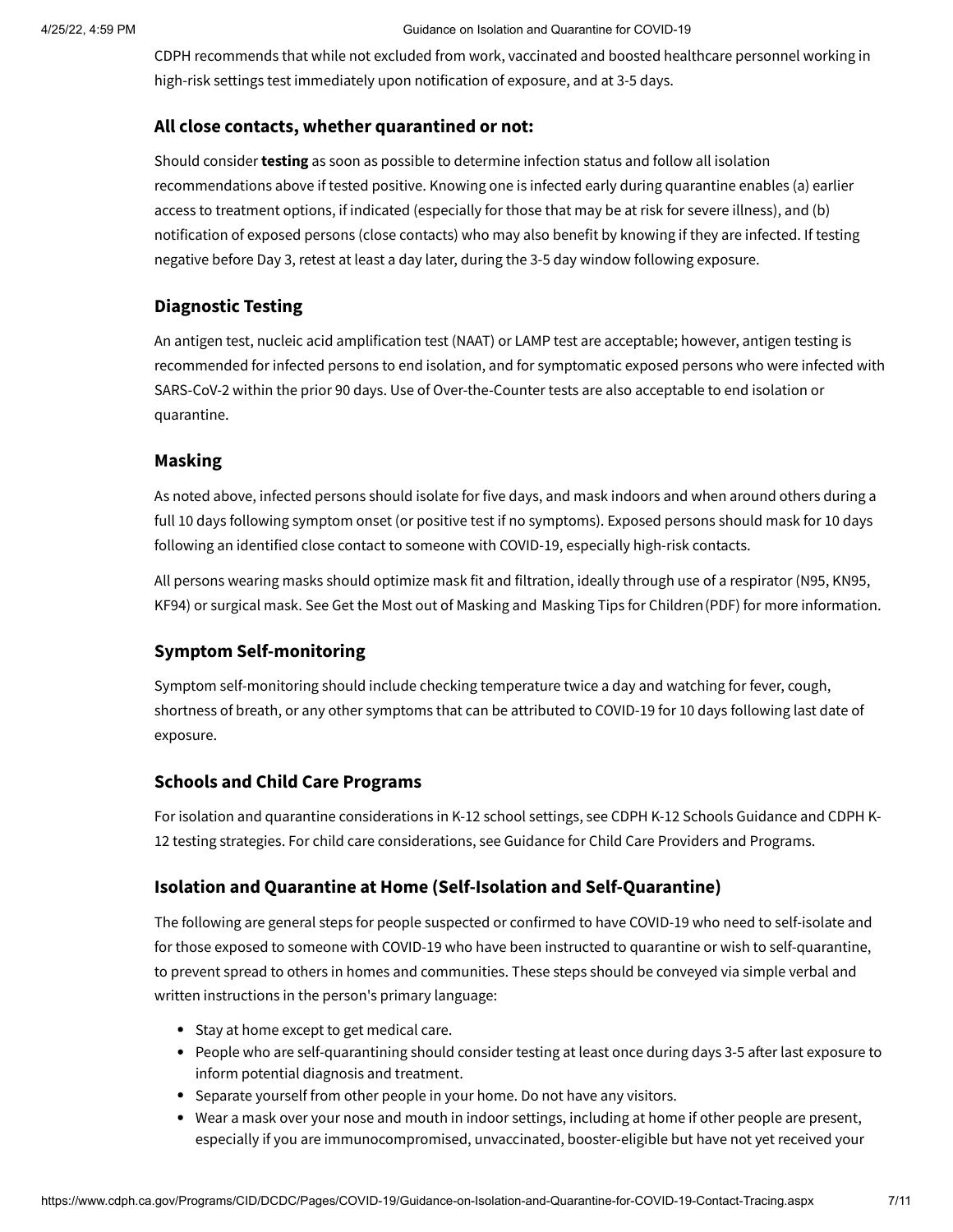4/25/22, 4:59 PM Guidance on Isolation and Quarantine for COVID-19

booster dose, or at risk for severe disease, or you are around those who are immunocompromised, unvaccinated, booster eligible but have not yet received their booster dose, or at risk for severe disease.

- Avoid sharing rooms/spaces with others; if not possible, open windows to outdoor air (if safe to do so) to improve ventilation or use portable air cleaners and exhaust fans.
- Avoid using the same bathroom as others; if not possible, clean and disinfect after use.
- Cover your coughs and sneezes.
- Wash your hands often with soap and water for at least 20 seconds, or if you can't wash your hands, use an alcohol-based hand sanitizer with at least 60% alcohol.
- Clean or disinfect "high-touch" surfaces routinely (at least once daily).
- Monitor your symptoms.
- If you have symptoms or are sick, you should stay away from others even if they have some protection by having been previously infected in the past 3 months or by being vaccinated.

The [self-isolation](https://www.cdph.ca.gov/Programs/CID/DCDC/CDPH%20Document%20Library/COVID-19/self-isolation-instructions.pdf) (PDF) of persons who are infectious or persons who have tested positive for COVID-19 and the [self-quarantine](https://www.cdph.ca.gov/Programs/CID/DCDC/CDPH%20Document%20Library/COVID-19/selfq_handout.pdf) (PDF) of those exposed to someone with COVID-19 can be at home, provided the following conditions are in place.

## **What setup is needed if separation from others is necessary**

- A separate sleeping area. If a sleeping area is shared with someone who is sick, consider the following recommendations:
	- o [Make sure the room has good air flow and follow CDPH](https://www.cdph.ca.gov/Programs/CID/DCDC/Pages/COVID-19/Interim-Guidance-for-Ventilation-Filtration-and-Air-Quality-in-Indoor-Environments.aspx) Guidance for Ventilation, Filtration, and Air Quality in Indoor Environments.
	- Maintain at least 6 feet between beds if possible.
	- <sup>o</sup> Sleep head to toe, or with faces at least six feet apart.
- A separate bathroom or one that can be disinfected after use.

## **What items are needed**

- A mask should be worn by the infected or exposed person when in indoor settings, including at home if other people are present, especially if the infected person is immunocompromised or is around those who are immunocompromised, unvaccinated, those that may be booster-eligible but have not yet received their booster dose, or at risk for severe disease.
- Gloves for any caregivers when touching or in contact with the person's potentially infectious secretions.
- Appropriate cleaning supplies for [cleaning and disinfecting](https://www.cdc.gov/coronavirus/2019-ncov/prevent-getting-sick/disinfecting-your-home.html?CDC_AA_refVal=https://www.cdc.gov/coronavirus/2019-ncov/prevent-getting-sick/cleaning-disinfection.html) commonly touched surfaces and items.
- A thermometer for tracking occurrence and resolution of fever.

## **Access to necessary services**

- Clinical care and clinical advice by telephone or telehealth.
- Plan for transportation for care if needed.
- Food, medications, laundry, and garbage removal.

## **Self-Isolation**

The majority of people with COVID-19 have mild to moderate symptoms, do not require hospitalization, and can [self-isolate](https://www.cdph.ca.gov/Programs/CID/DCDC/Pages/COVID-19/CDPH-Home-Isolation-Guidance.aspx) at home by wearing a mask indoors and separating from household members. However, the ability to [prevent transmission in a residential setting is an important consideration. CDC has](https://www.cdc.gov/coronavirus/2019-ncov/if-you-are-sick/index.html) guidance for both patients and their caregivers to help protect themselves and others in their home and community.

Considerations for the suitability of care at home include whether: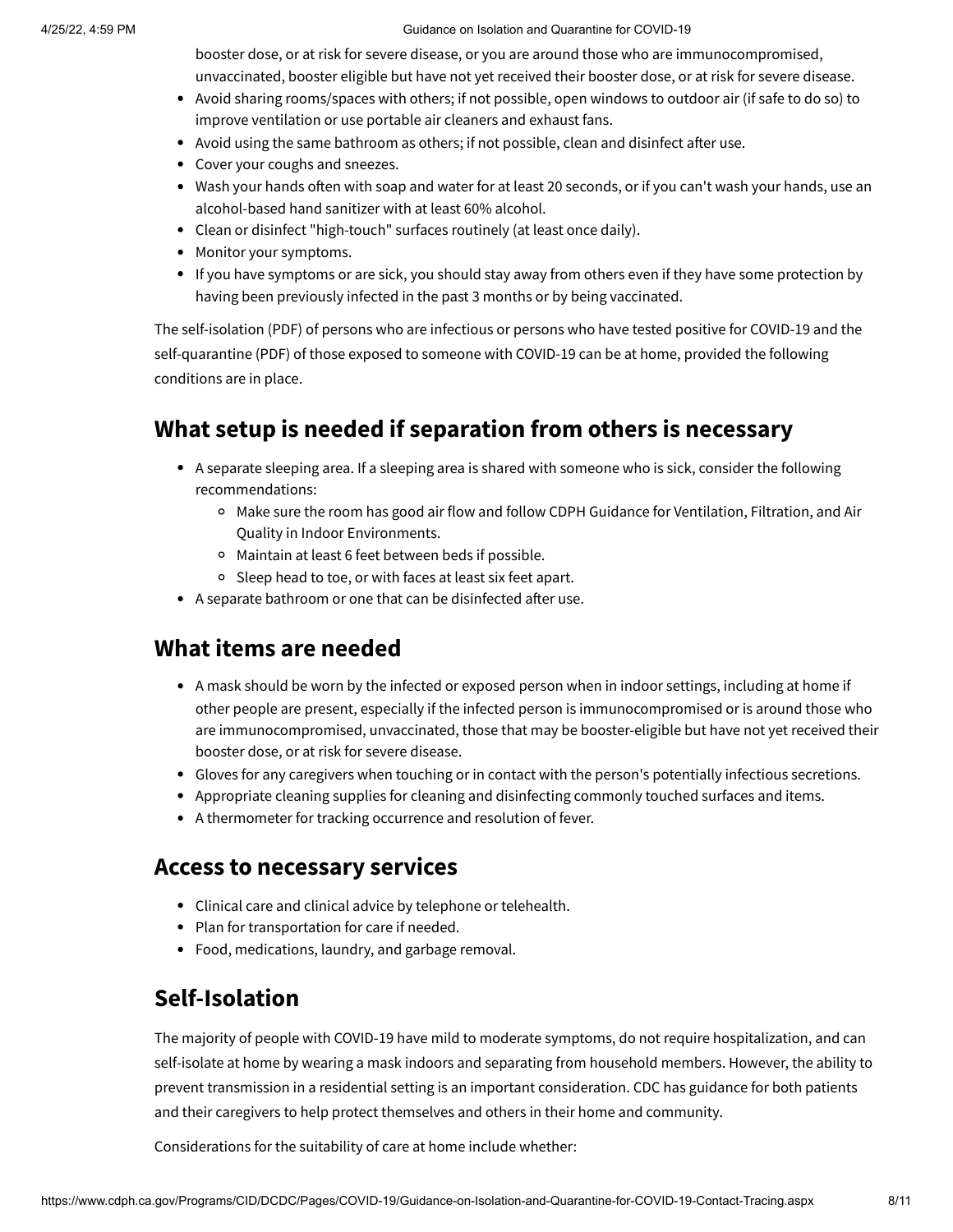- The person is stable enough to be home.
- If needed, appropriate and competent caregivers are available at home.
- The person and other household members have access to appropriate, recommended personal protective equipment (PPE; at a minimum, mask and gloves) and can adhere to precautions recommended as part of home care or self-isolation (e.g., respiratory hygiene and cough etiquette, hand hygiene).

In addition, both the person and caregiver should be informed and understand the indications for when they should seek clinical care. Although mild illness typically can be self-managed or managed with outpatient or telemedicine visits, illness may quickly worsen days after the initial onset of symptoms.

## **Out-of-hospital monitoring**

Out-of-hospital monitoring by healthcare systems or public health can be considered, especially for those at higher risk of severe illness. This may consist of oxygen saturation measurement or other assessments. Persons in isolation can be contacted regularly during isolation to assess for clinical worsening and other needs. Frequency and mode of communication should be customized based on risk for complications and difficulty accessing care.

## **Self-Quarantine**

Persons undertaking [self-quarantine](https://www.cdph.ca.gov/Programs/CID/DCDC/Pages/COVID-19/CDPH-Home-Quarantine-Guidance.aspx) should wear a mask indoors at home when other people are present and separate from household members, especially those who are immunocompromised, have not completed their primary series of COVID-19 vaccine or are boosted, or who have not had COVID-19 in the last 3 months.

The quarantined person should avoid contact with persons at higher risk for severe COVID-19 illness, even if they have completed their primary series of COVID-19 vaccine or are boosted, and should wear a mask indoors when other people are present.

Persons in quarantine at home or in an alternate site should self-monitor for symptoms for 10 days following last date of exposure, even if they complete self-quarantine earlier. If symptoms develop, persons in self-quarantine should immediately self-isolate and get tested.

If they test positive, their isolation period starts with their symptom onset date counted as Day 0 and the next full day of isolation being counted as Day 1. They should contact their healthcare provider regarding available treatment for COVID-19 infection and with any questions concerning their care.

### **When to Seek Care**

Persons in self-isolation or self-quarantine should seek medical assistance:

- If they are at risk for severe illness or disease to determine any treatment options, including therapeutics.
- If their symptoms worsen.
- If the infected or exposed person is going to a medical office, emergency room, or urgent care center, the facility should be notified ahead of time that the person is infected with or has been exposed to COVID-19; the person should wear a mask for the clinical visit.
- Any one of the following emergency warning signs signal a need to call 911 and get medical attention immediately:
	- o Trouble breathing.
	- <sup>o</sup> Bluish or grayish lips, face, or nails.
	- Persistent pain or pressure in the chest.
	- New confusion or inability to arouse.
	- New numbness or tingling in the extremities.
	- o Other serious symptoms.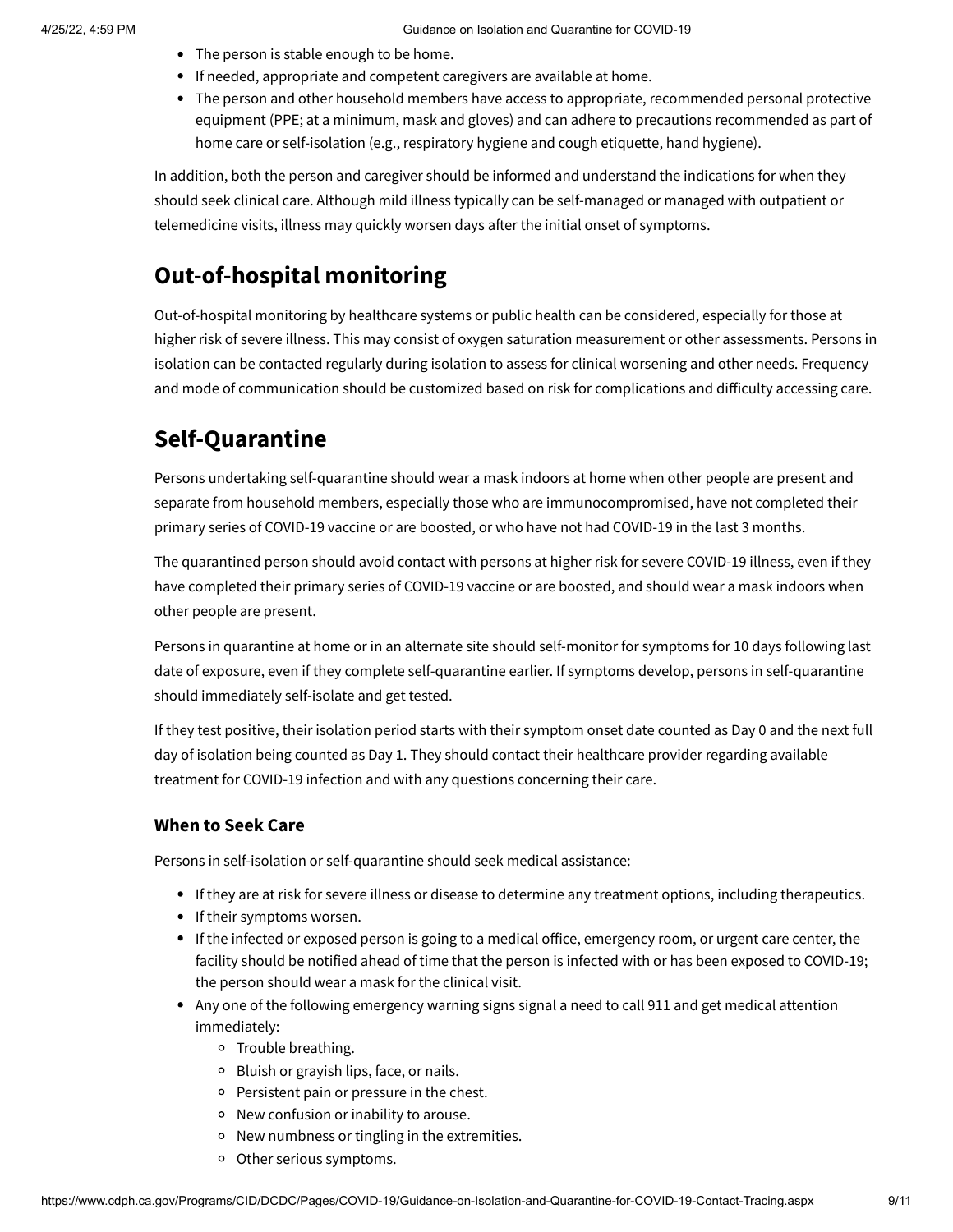## **Legal Authority for Isolation and Quarantine**

California local public health officers have legal authority to order isolation and quarantine. Local health jurisdictions may vary in their approach and should consult with legal counsel on jurisdiction-specific laws and orders. Some have issued blanket isolation and quarantine orders for anyone diagnosed with COVID-19 or identified as a close contact of an infected person. Some have issued orders to persons immediately, whereas others seek voluntary cooperation without a legal order initially.

### **Alternate Sites for Isolation and Quarantine**

[Local health jurisdictions should work with other local partners across all sectors to assess](https://www.cdph.ca.gov/Programs/CID/DCDC/CDPH%20Document%20Library/COVID-19/IndividualsExperiencingHomelessness011321.pdf) alternate places for isolation and quarantine (PDF) for persons who are [unhoused](https://www.cdc.gov/coronavirus/2019-ncov/community/homeless-shelters/unsheltered-homelessness.html) or who are unable to appropriately or safely selfisolate or self-quarantine at home. Alternate sites could include hotels, college dormitories, or other places, such as converted public spaces.

Additionally, local public health jurisdictions are encouraged to partner with community organizations to leverage existing resources to provide supportive and culturally appropriate services to persons who are self-isolating and self-quarantining.

### **Discrimination and Stigma**

California has a diverse population with no single racial or ethnic group constituting a majority of the population. These populations also include members of tribal nations, immigrants and refugees. Some groups may be at higher risk for COVID-19 or worse health outcomes due to a number of reasons including living conditions, work circumstances, underlying health conditions, and limited access to care. It is important that communication with the public is conducted in a culturally appropriate manner, which includes meaningfully engaging community representatives from affected communities, collaborating with community-serving organizations, respecting the cultural practices in the community, and taking into consideration the social, economic and immigration contexts in which people in these communities live and work. Local health jurisdictions should be mindful of discrimination based on all protected categories.

To help build trust, jurisdictions should employ public health staff who are fluent in the preferred language of the affected community. When that is not possible, interpreters and translations should be provided for persons who have limited English proficiency[\[1\]](#page-9-0). Core demographic variables should be included in case investigation and contact tracing forms, including detailed race and ethnicity, as well as preferred language.

Finally, given that diverse populations experience discrimination and stigma, it is important to ensure the privacy and confidentiality of data collected and to ensure that COVID-19 cases and identified contacts are aware of these safeguards.

Every person in California, regardless of immigration status, is protected from discrimination and harassment in [employment](https://www.dfeh.ca.gov/Employment/), [housing,](https://www.dfeh.ca.gov/housing/) [business establishments](https://www.dfeh.ca.gov/unruh/), and [state-funded programs](https://www.dfeh.ca.gov/statefundedprograms/) based upon their race, national origin, and ancestry, among other protected characteristics.

All instructions provided by LHJs to persons who are being asked to isolate or quarantine should be provided in their primary language and be culturally appropriate. Additionally, LHJs should ensure that instructions for persons with disabilities, including those with access and functional needs, are provided.

<span id="page-9-0"></span>[1] See the [Dymally-Alatorre Bilingual Services Act](https://leginfo.legislature.ca.gov/faces/codes_displayText.xhtml?lawCode=GOV&division=7.&title=1.&part=&chapter=17.5.&article=) for more information on communication requirements with persons who need language translation assistance.